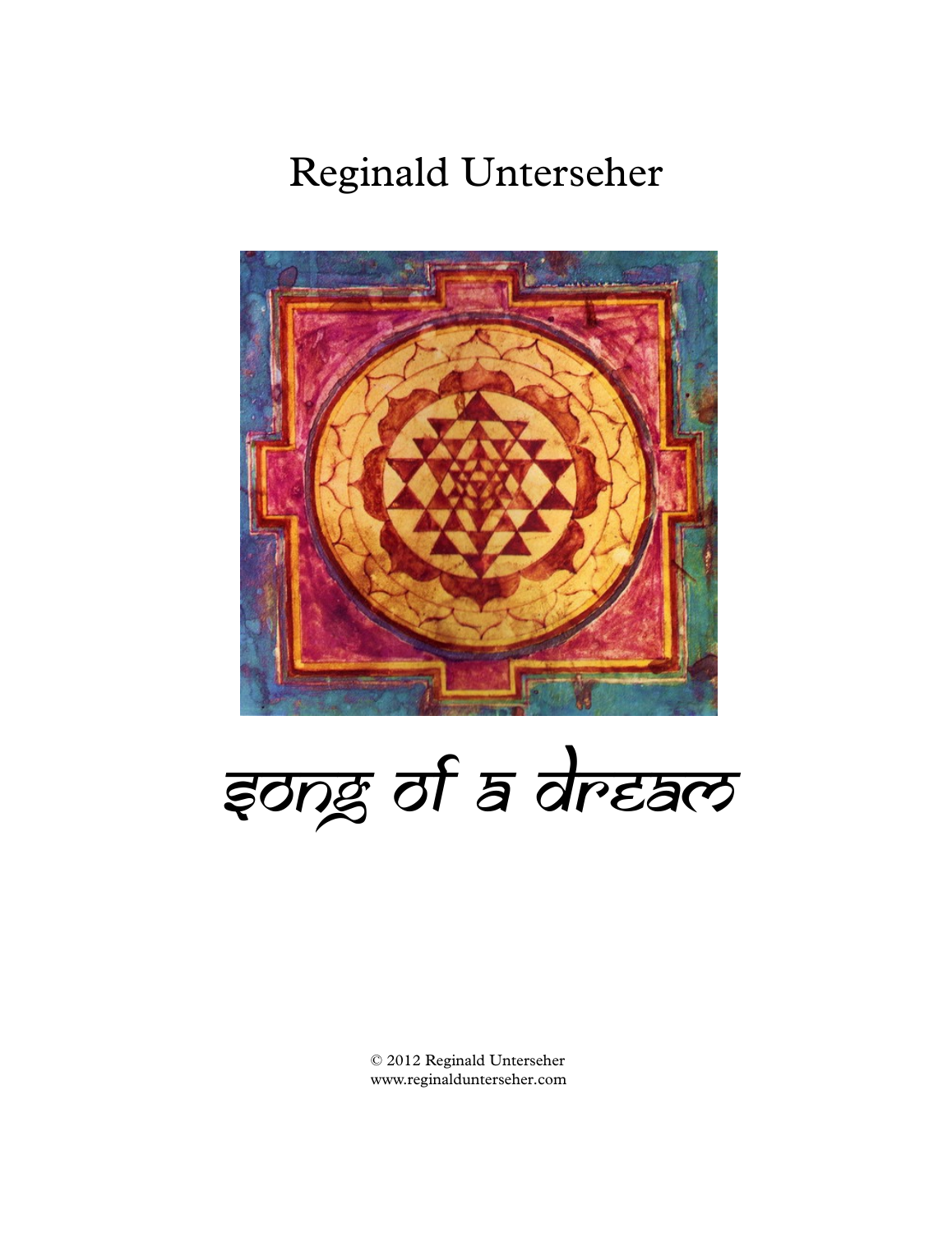## In honor of the 2011-12 Rotary International President Kalyan Banerjee's visit to the Rotary District 5080 Conference, June 2012,Tri-Cities,WA

## **Song OfA Dream**

Once in the dream of a night I stood First in the dream of a might i stood<br>Lone in the light of a magical wood,<br>Soul-deep in visions that poppy-like sp Soul-deep in visions that poppy-like sprang; And spirits of Truth were the birds that sang,<br>And spirits of Love were the stars that glowed And spirits of Love were the stars that glowed, And spirits of Peace were the streams that flowed In that magical wood in the land of sleep.

Lone in the light of that magical grove,<br>I folt the stars of the spirits of Love felt the stars of the spirits of Love First the stars of the spirits of hove<br>Gather and gleam round my delicate youth,<br>And I heard the song of the spirits of Truth. And I heard the song of the spirits of Truth; This Theat's the song of the spirits of Trath,<br>To quench my longing I bent me low be quenching being a bend me tow<br>By the streams of the spirits of Peace that flow By the streams of the spirits of redee that he<br>In that magical wood in the land of sleep.

*Sarojini Naidu (13 February 1879 – 2 March 1949), also known as The Nightingale of India,was a child prodigy, Indian independence activist and poet. Naidu was the second Indian woman to become the President of the Indian National Congress and the first woman to become the Governor of Uttar Pradesh state. Her birthday is celebrated asWomen's Day in India.*



Cover Image: Sri Yantra from Nepal, c. 1700. Gouache on cloth <sup>20</sup> <sup>x</sup> <sup>24</sup> in.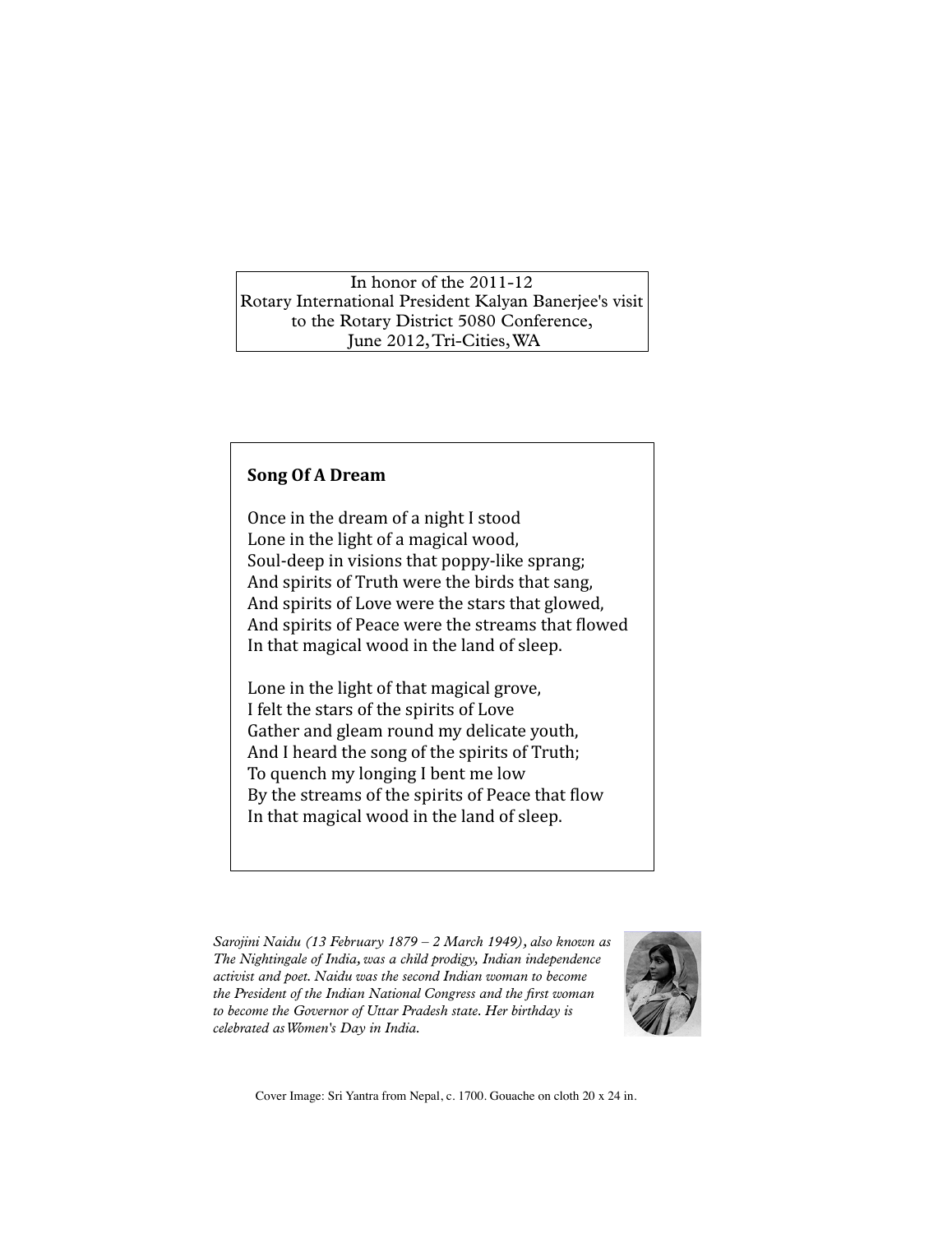*for Justin Raffa and the Mid-Columbia Mastersingers*



*© 2012 Reginald Unterseher www.reginaldunterseher.com*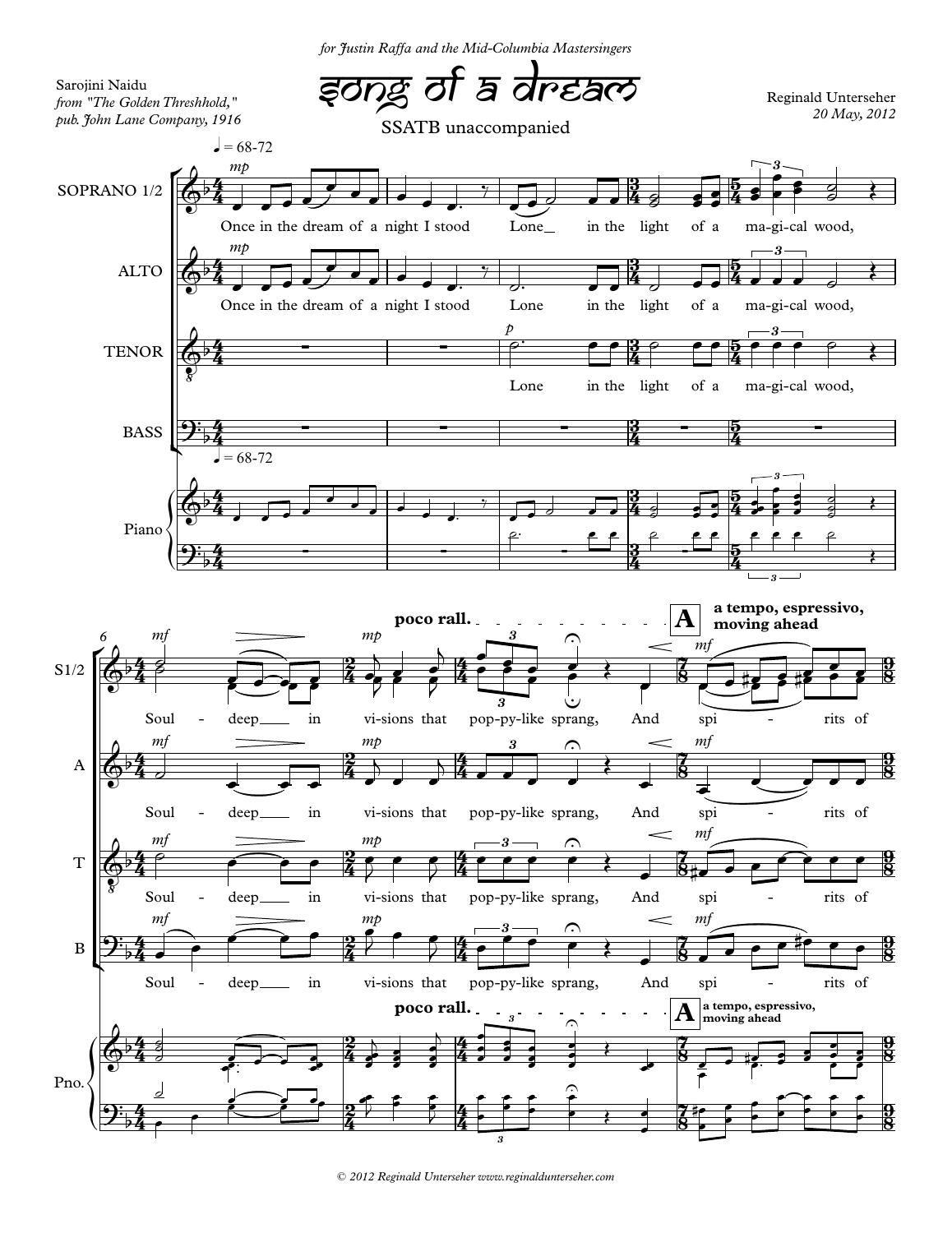

- - - -<br>-

-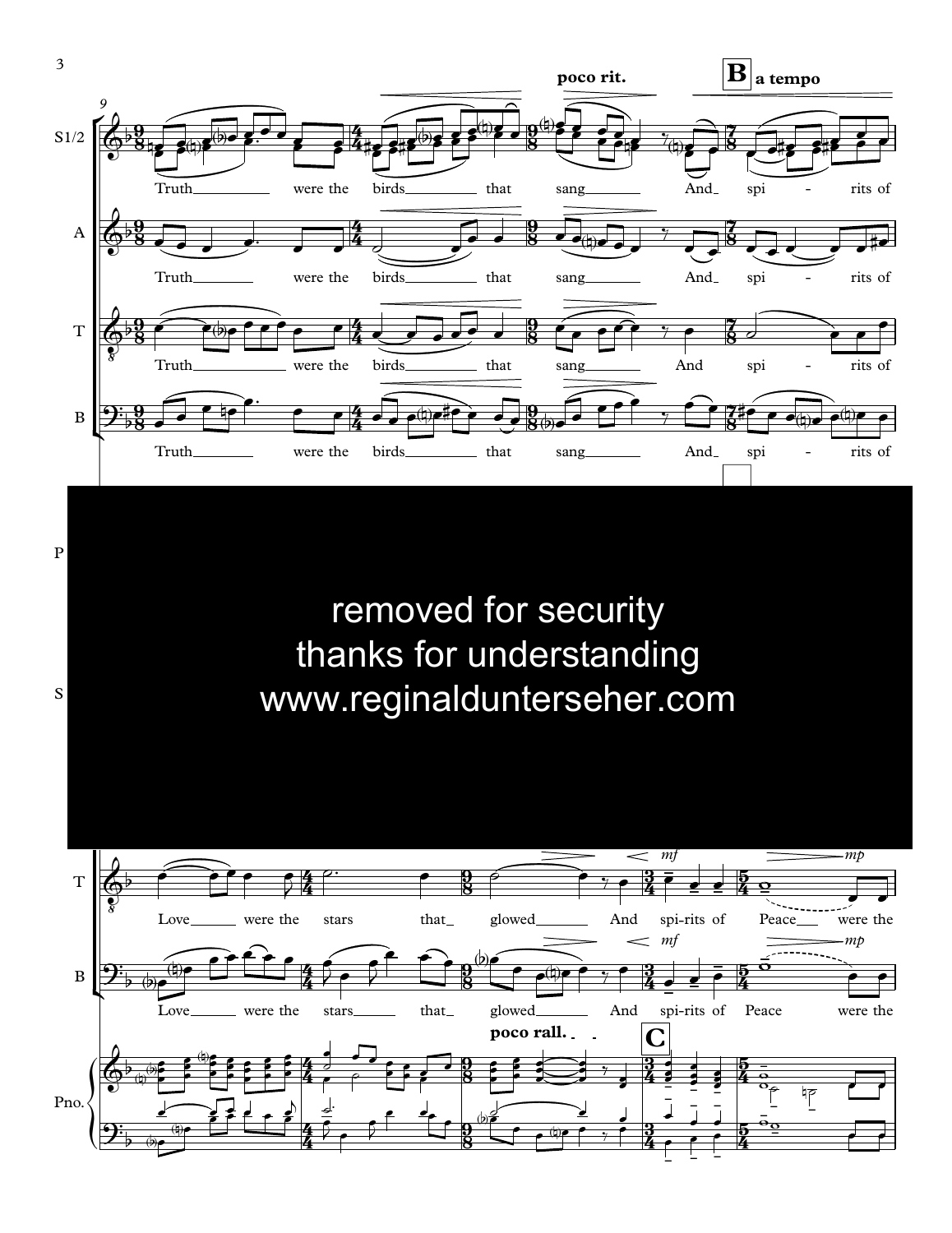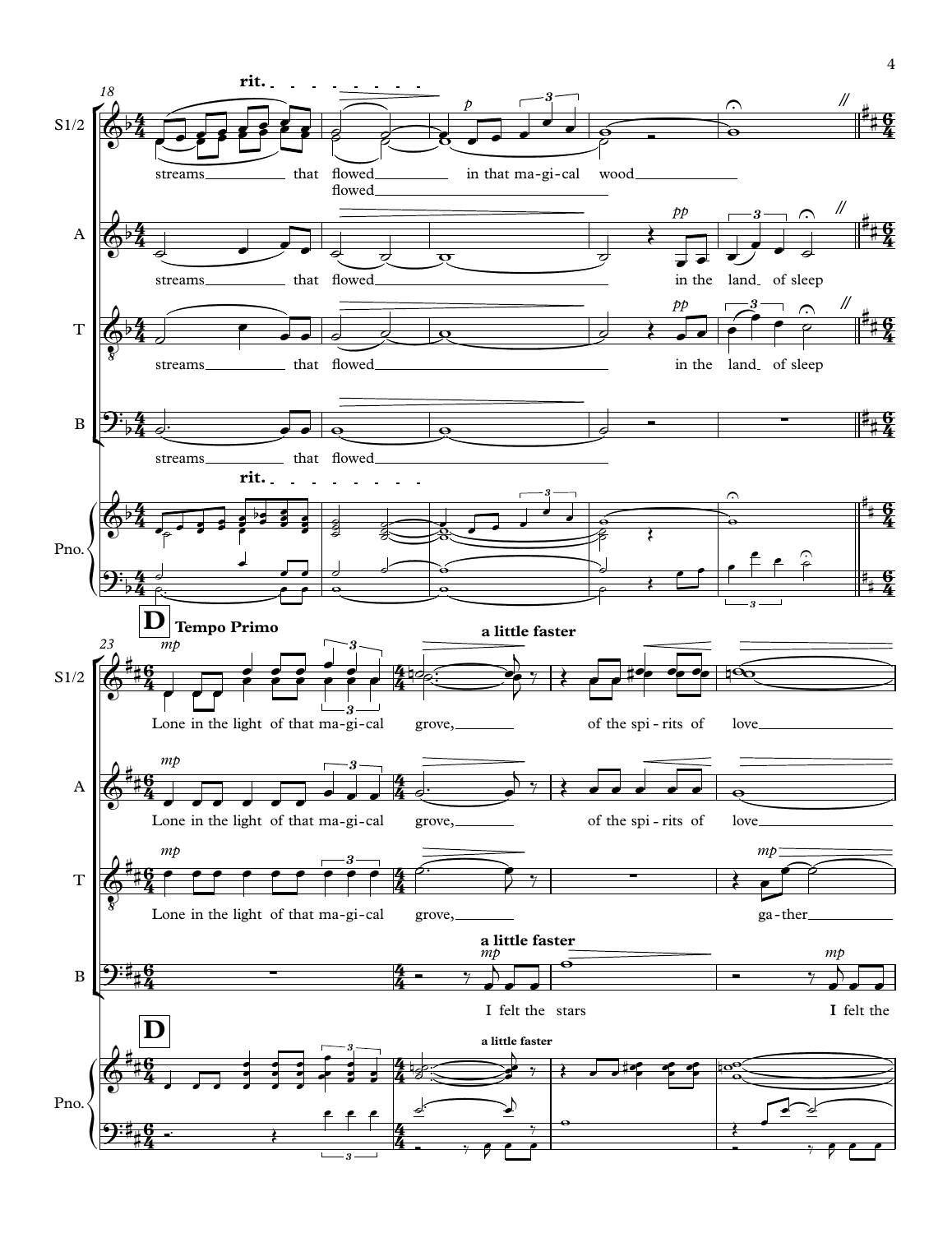